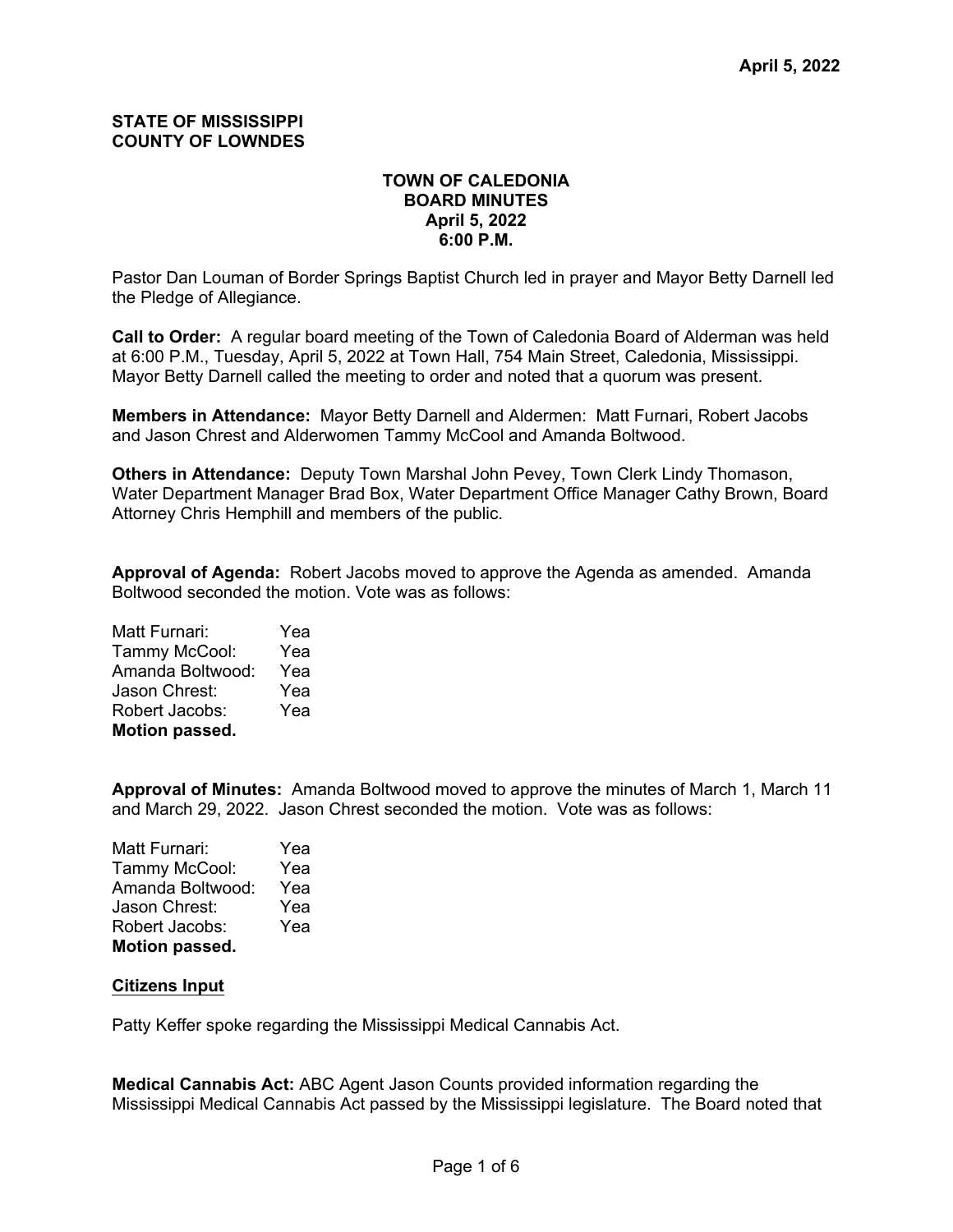previous notice had been given through the posted agenda and notice of meeting that the Town would be discussing and considering "opting-out of the cultivation, processing, sale and/or distribution of medical cannabis and cannabis products within the municipal limits of the Town of Caledonia" as authorized under the Mississippi Medical Cannabis Act. After much discussion, Matt Furnari moved to approve the attached Resolution whereby the Town of Caledonia "optsout" as stated in the resolution. Robert Jacobs seconded the motion. Vote was as follows:

| Matt Furnari:    | Yea |  |  |
|------------------|-----|--|--|
| Tammy McCool:    | Yea |  |  |
| Amanda Boltwood: | Nay |  |  |
| Jason Chrest:    | Nay |  |  |
| Robert Jacobs:   | Yea |  |  |
| Motion passed.   |     |  |  |

# **Water & Sewer Department**

**Water & Sewer Department Operations and Water Department Bills:** Water Department Manager Brad Box presented his Water and Sewer department report. Jason Chrest moved to approve the Water Department bills in the amount of \$75,512.83 for the month of March as long as all bills were within budget and line items and state purchasing laws have been followed. Robert Jacobs seconded the motion. Vote was as follows:

| Matt Furnari:    | Yea |  |  |
|------------------|-----|--|--|
| Tammy McCool:    | Yea |  |  |
| Amanda Boltwood: | Yea |  |  |
| Jason Chrest:    | Yea |  |  |
| Robert Jacobs:   | Yea |  |  |
| Motion passed.   |     |  |  |

Amanda Boltwood moved to approve the Water Department report. Matt Furnari seconded the motion. Vote was as follows:

| Matt Furnari:    | Yea |  |  |
|------------------|-----|--|--|
| Tammy McCool:    | Yea |  |  |
| Amanda Boltwood: | Yea |  |  |
| Jason Chrest:    | Yea |  |  |
| Robert Jacobs:   | Yea |  |  |
| Motion passed.   |     |  |  |

**Adoption of Municipal Standard:** Jason Chrest moved to adopt as policy the Municipal Standard for Fire Hydrants and Valves (see attached). Tammy McCool seconded the motion. Vote was as follows:

| Matt Furnari:    | Yea |  |  |
|------------------|-----|--|--|
| Tammy McCool:    | Yea |  |  |
| Amanda Boltwood: | Yea |  |  |
| Jason Chrest:    | Yea |  |  |
| Robert Jacobs:   | Yea |  |  |
| Motion passed.   |     |  |  |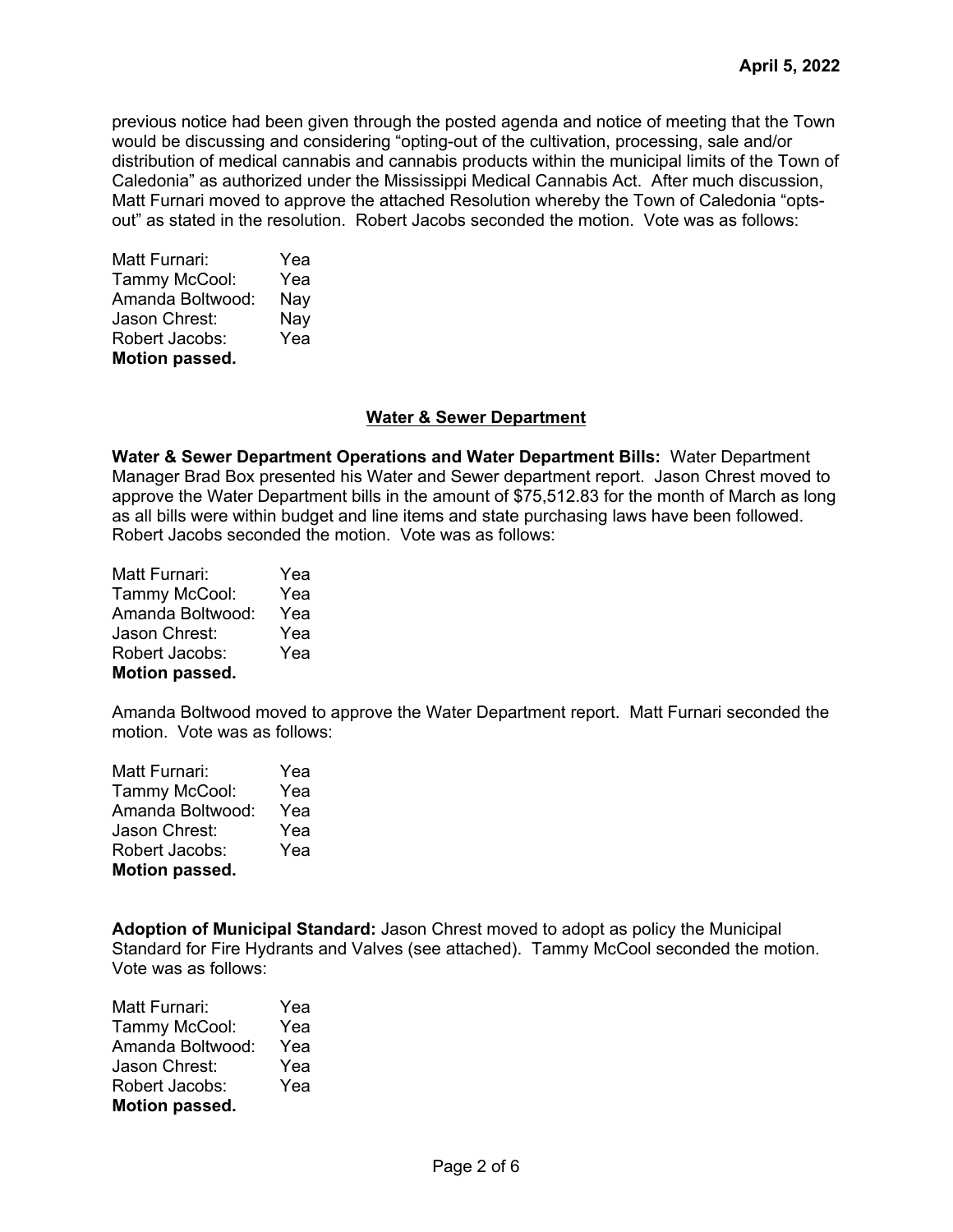Matt Furnari moved to approve Brad Box to attend the Wastewater Training in Meridian, Mississippi on April 19-20, 2022, and to pay all registration, fees, travel expenses and work time at the school. Robert Jacobs seconded the motion. Vote was as follows:

| Matt Furnari:         | Yea |  |  |
|-----------------------|-----|--|--|
| Tammy McCool:         | Yea |  |  |
| Amanda Boltwood:      | Yea |  |  |
| Jason Chrest:         | Yea |  |  |
| Robert Jacobs:        | Yea |  |  |
| <b>Motion passed.</b> |     |  |  |

Jason Chrest moved to accept the lowest and best quote from Donald Smith Company, Inc. for a chlorine change over system in the amount of \$7,940.00. Amanda Boltwood seconded the motion. Vote was as follows:

| Matt Furnari:    | Yea |  |  |
|------------------|-----|--|--|
| Tammy McCool:    | Yea |  |  |
| Amanda Boltwood: | Yea |  |  |
| Jason Chrest:    | Yea |  |  |
| Robert Jacobs:   | Yea |  |  |
| Motion passed.   |     |  |  |

**Town Financials: Town Bills:** Tammy McCool moved to approve the General Town bills in the amount of \$111,254.97 for the month of March as long as all bills were within budget and line items and state purchasing laws have been followed. Jason Chrest seconded the motion. Vote was as follows:

| Matt Furnari:    | Yea |  |  |
|------------------|-----|--|--|
| Tammy McCool:    | Yea |  |  |
| Amanda Boltwood: | Yea |  |  |
| Jason Chrest:    | Yea |  |  |
| Robert Jacobs:   | Yea |  |  |
| Motion passed.   |     |  |  |

**Privilege License Report:** Town Clerk Lindy Thomason presented the Privilege License report for the month of March for new privilege licenses. Jason Chrest moved to approve the reports. Amanda Boltwood seconded the motion. Vote was as follows:

| Yea |  |  |
|-----|--|--|
| Yea |  |  |
| Yea |  |  |
| Yea |  |  |
| Yea |  |  |
|     |  |  |
|     |  |  |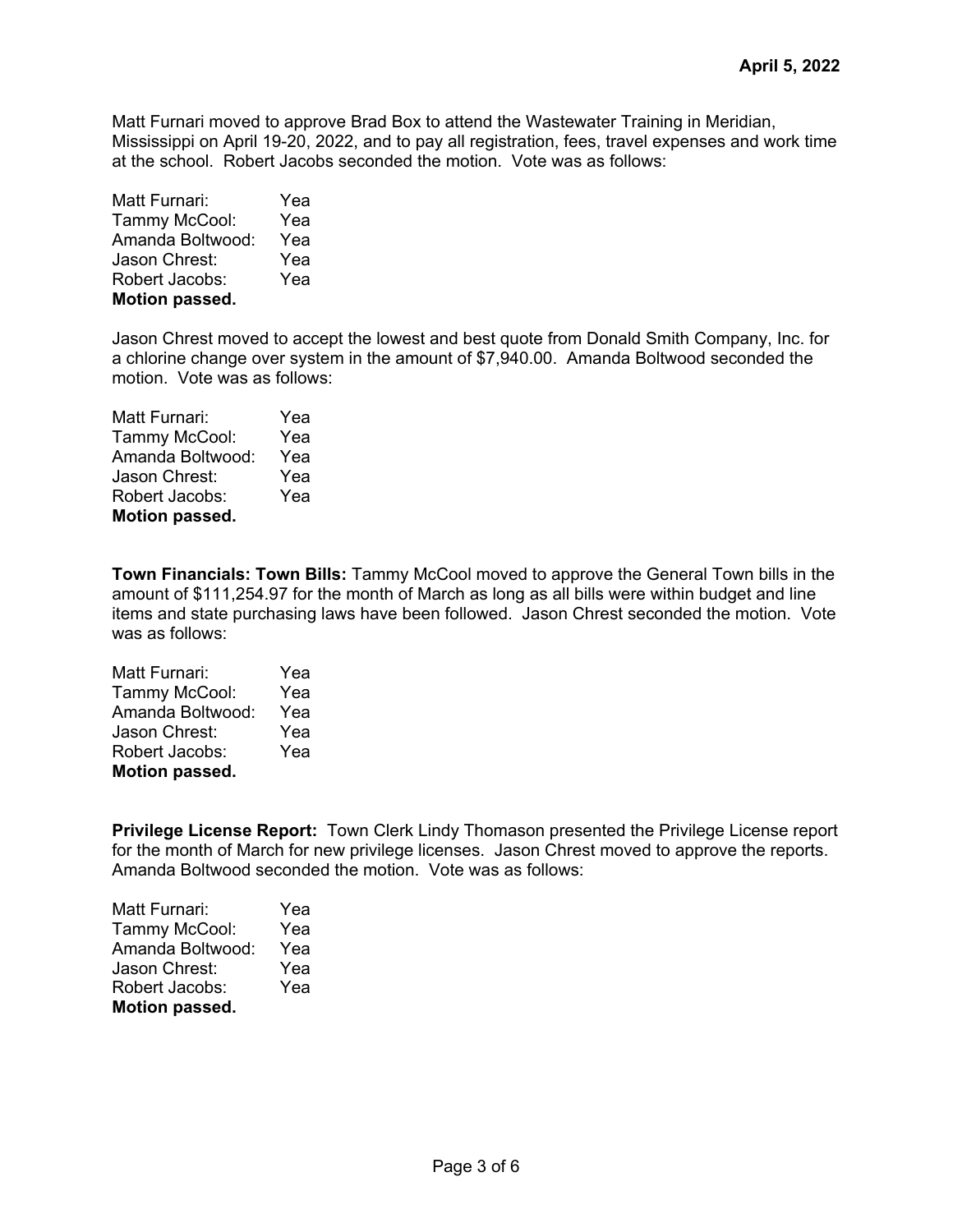# **Old Business**

**Town Audits:** Jason Chrest moved to approve contracting with the Jarrell Group to perform the Town audits for 2016 through 2021 per the attached engagement letter. Tammy McCool seconded the motion. Vote was as follows:

| Matt Furnari:    | Yea |  |  |
|------------------|-----|--|--|
| Tammy McCool:    | Yea |  |  |
| Amanda Boltwood: | Yea |  |  |
| Jason Chrest:    | Yea |  |  |
| Robert Jacobs:   | Yea |  |  |
| Motion passed.   |     |  |  |

**Clerk Computer:** Amanda Boltwood moved to approve purchase of a new computer for the Town Clerk from Hurt Technology in the amount of \$1018.49. Matt Furnari seconded the motion. Vote was as follows:

| Matt Furnari:    | Yea |  |  |
|------------------|-----|--|--|
| Tammy McCool:    | Yea |  |  |
| Amanda Boltwood: | Yea |  |  |
| Jason Chrest:    | Yea |  |  |
| Robert Jacobs:   | Yea |  |  |
| Motion passed.   |     |  |  |

**Accounting Software for Town:** Matt Furnari moved to approve purchase of new accounting software for the Town from BBI and to pay the maintenance fees with a \$7,016 initial fee. Tammy McCool seconded the motion. Vote was as follows:

| Yea |  |  |
|-----|--|--|
| Yea |  |  |
| Yea |  |  |
| Yea |  |  |
| Yea |  |  |
|     |  |  |
|     |  |  |

Numerous project updates were discussed. No other action was taken.

#### **New Business**

**Surplus Property:** Amanda Boltwood moved to declare approximately 1750 square feet of tin from the pavilion at Ola J. Pickett Park as surplus property and authorize to advertise the property for sale through sealed bids to be received May 3. Tammy McCool seconded the motion. Vote was as follows:

| Matt Furnari:    | Yea |  |  |
|------------------|-----|--|--|
| Tammy McCool:    | Yea |  |  |
| Amanda Boltwood: | Yea |  |  |
| Jason Chrest:    | Yea |  |  |
| Robert Jacobs:   | Yea |  |  |
| Motion passed.   |     |  |  |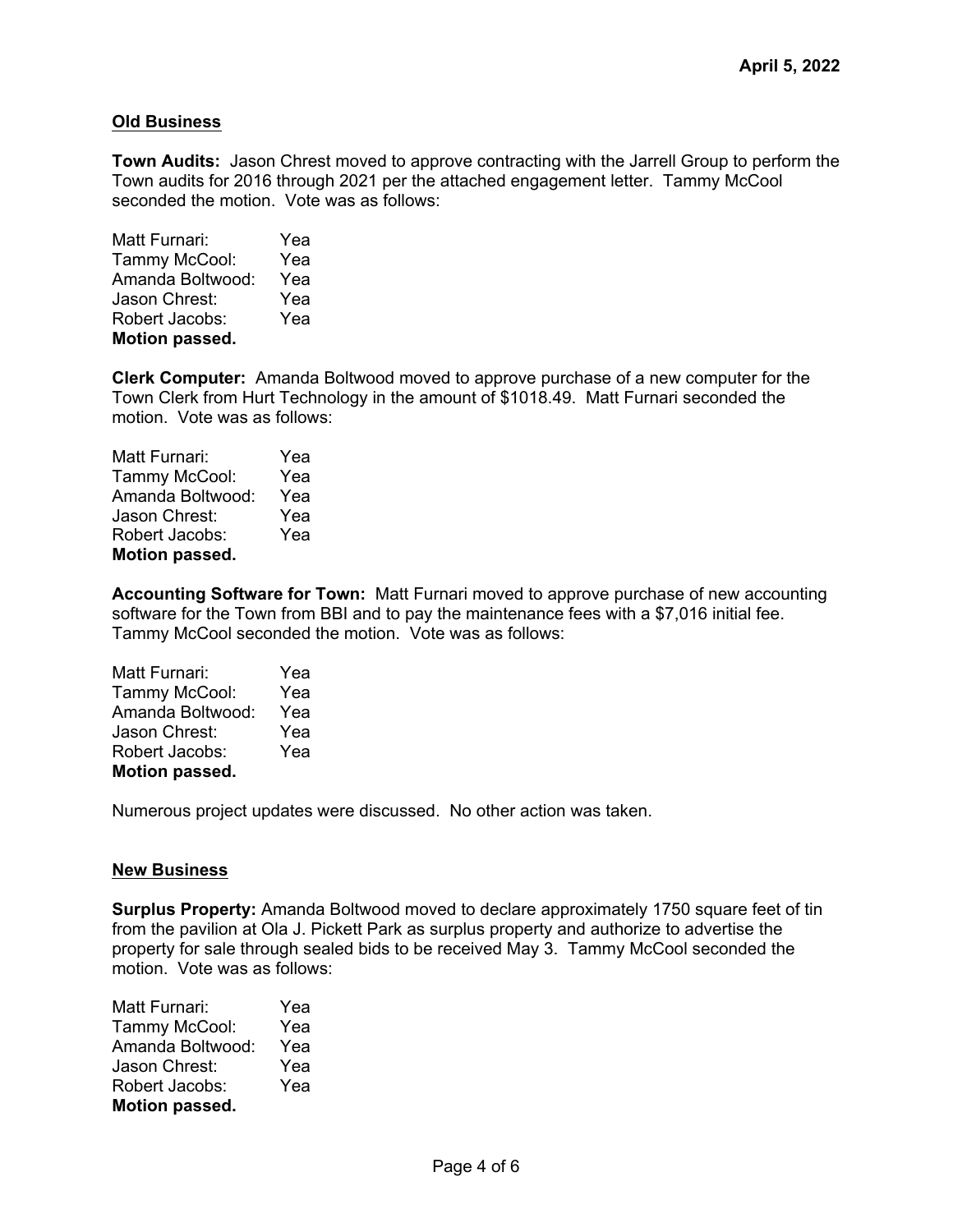**Declaration of "National Day of Prayer":** Tammy McCool moved to declare May 5<sup>th</sup> as National Day of Prayer in Town of Caledonia. Amanda Boltwood seconded the motion. Vote was as follows:

Matt Furnari: Yea Tammy McCool: Yea Amanda Boltwood: Yea Jason Chrest: Yea Robert Jacobs: Yea **Motion passed.**

**Park Commission Report:** Park Commissioner James White and Director Delaina McGraw presented the Park Commission Report for March. The financials were not available. Amanda Boltwood moved to approve the Park Commission Report. Jason Chrest seconded the motion. Vote was as follows:

| Matt Furnari:    | Yea |  |  |
|------------------|-----|--|--|
| Tammy McCool:    | Yea |  |  |
| Amanda Boltwood: | Yea |  |  |
| Jason Chrest:    | Yea |  |  |
| Robert Jacobs:   | Yea |  |  |
| Motion passed.   |     |  |  |

**Marshal's Report:** Deputy Town Marshal John Pevey presented the Marshal's Report. Certificate showing Chief Marshal Kelvin Burdine completed Tactical Officer Survival School was presented. Robert Jacobs moved to approve the report. Amanda Boltwood seconded the motion. Vote was as follows:

| Matt Furnari:    | Yea |  |  |
|------------------|-----|--|--|
| Tammy McCool:    | Yea |  |  |
| Amanda Boltwood: | Yea |  |  |
| Jason Chrest:    | Yea |  |  |
| Robert Jacobs:   | Yea |  |  |
| Motion passed.   |     |  |  |

Tammy McCool moved to approve the Court Clerk to attend Court Clerk training in Biloxi, Mississippi on June 27-28, 2022 and to pay necessary expenses including, but not limited to \$275 for registration. Matt Furnari seconded the motion. Vote was as follows:

| Matt Furnari:         | Yea |  |  |
|-----------------------|-----|--|--|
| Tammy McCool:         | Yea |  |  |
| Amanda Boltwood:      | Yea |  |  |
| Jason Chrest:         | Yea |  |  |
| Robert Jacobs:        | Yea |  |  |
| <b>Motion passed.</b> |     |  |  |